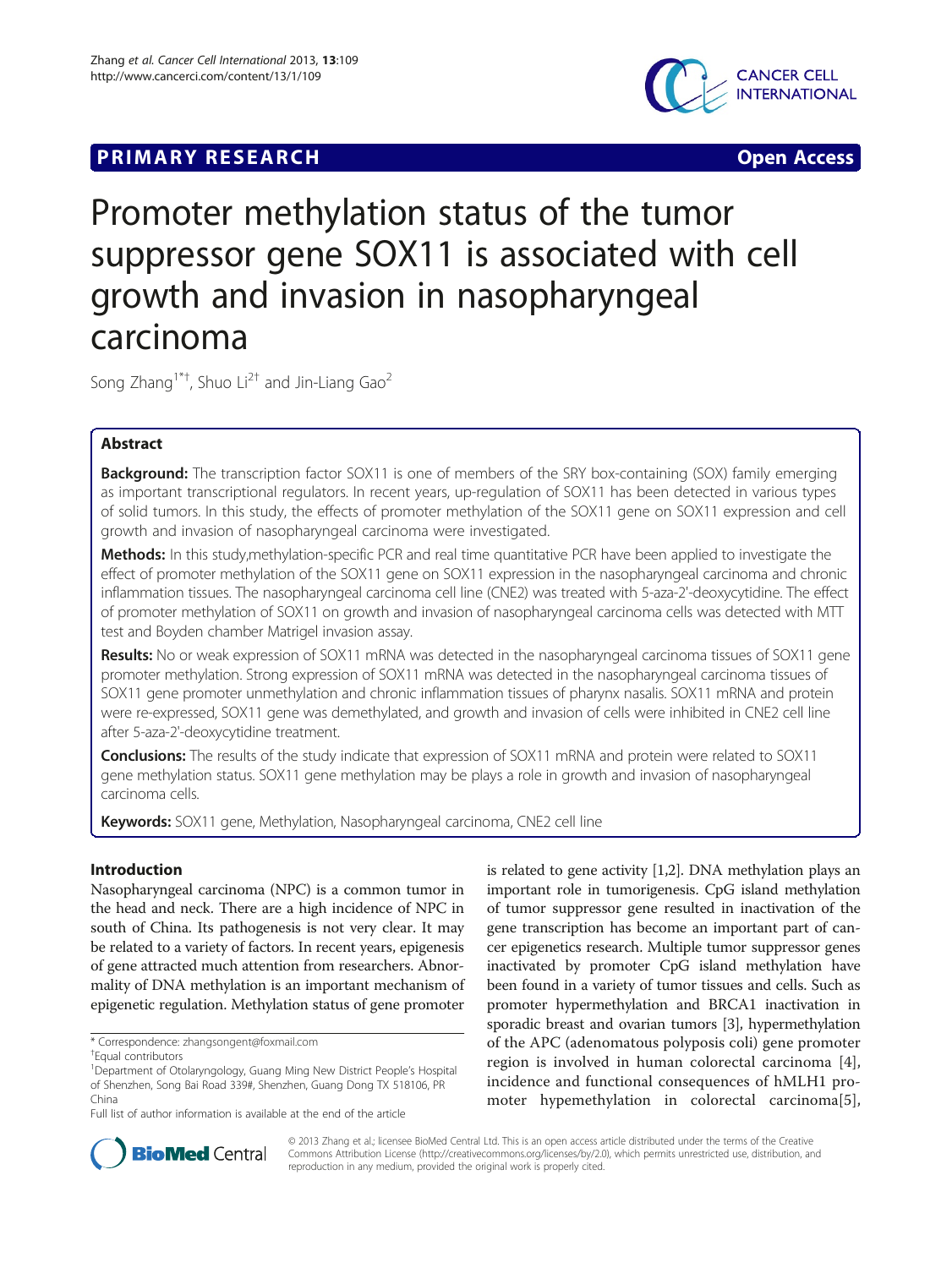hypermethylation around the promoter may be a mechanism of E-cadherin inactivation in human carcinomas [[6\]](#page-6-0). The transcription factor SOX11 is one of members of the SRY box-containing (SOX) family emerging as important transcriptional regulators, which as a whole controls cell fate and differentiation [\[7](#page-7-0)]. Twenty SOX genes have been identified in mouse and human genomes. All SOX genes contain a DNA-binding high mobility group (HMG) domain and protein specific domains implicated in activation and repression of gene transcription [[8\]](#page-7-0). It has been found that SOX11 plays an important role in the development of nervous system and adult neurogenesis [[9,10](#page-7-0)]. SOX11 up-regulation has been detected in various types of solid tumors, such as gliomas and epithelial ovarian tumors [[11,12\]](#page-7-0). Vegliante found that SOX11 expression is related to methylation of SOX11 gene promoter in lymphoid neoplasms [\[13](#page-7-0)].

In the present study, we have performed on methylation of SOX11 gene, inclouding DNA methylation in the tissues of nasopharyngeal carcinoma and DNA demethylation in the CNE2 cell line (human nasopharyngeal carcinoma cell line). The findings shows that weak expression of SOX11 is related to methylation of SOX11 gene promoter in the tissues of nasopharyngeal carcinoma, and SOX11 re-expression is associated with demethylation of SOX11 gene by 5-aza-2'-deoxycytidine treated in CNE2 cells.

## Material and methods

#### Clinical material

Fifty-six tissues specimens of pharynx nasalis were included in the study. All the biopsies were obtained from patients with consent before treatment at the Department of Otolaryngology of Guangming New District People's Hospital of Shenzhen. The ratio of male patients and female patients is 4.6 to 1. The age range was 16–62 years with a mean age of 49 years. All specimens were subjected to histological diagnosis by a pathologist. There are fortythree nasopharyngeal carcinoma (NPC) and thirteen chronic inflammation tissues. 43 nasopharyngeal carcinoma tissues are all undifferentiated nasopharyngeal carcinoma. On the basis of TNM stage classification (UICC 2002), 7 (16.3%) patients had stage I disease, 13 (30.2%) patients had stage II disease, 11 (25.6%) patients had stage III disease, 12(27.9%) patients had stage IV disease. As for lymph node metastasis in the neck, 29 patients had lymph node metastasis, and 14 patients had no lymph node metastasis. No chemotherapy or radiotherapy was given to patients with nasopharyngeal carcinoma before biopsy.

## Analysis of methylation status of SOX11 gene promoter

The methylation status of the SOX11 gene promoter was determined by chemical modification with the Methylation-Gold Kit (Zymo Research, Los Angeles, USA)

according to the manufacturer's protocol and the methylation-specific PCR (MSP) procedure. Primer sequences for the methylated (M) sequence: 5'- CGTGT TCGAGTGTGTGTATTC-3'(sense),5'-GAAACGAACCG AAATAATTCG -3' (antisense);For the unmethylated (U) sequence:5'-GTGTGTTTGAGTGTGTGTATTTGG-3' (sense), 5'-CAAAACAAACCAAAATAATTCA-3' (antisense). Amplification was carried out in a Life Express Thermal Cycler for 35 cycles. The annealing temperature for both the unmethylated and methylated reactions was 56°C. The PCR products were analyzed on a 2% agarose gel.

#### RNA isolation and real-time quantitative PCR

The total RNA was isolated from tissues or cells by using Trizol regents. Reverse transcription was performed with Revert Aid First Strand cDNA Synthesis Kit. The cDNA was amplified by following TOYOBO THUNDERBIRD SYBR qPCR Mix kit with the following primer specific either for SOX11 or the house-keeping gene β-actin (primers were synthesized by Invitrogen Biotechnology Co., LTD). β-actin: 5'-GTCCACCGCAAATGCTTCTA-3'and5'- TGCTGTCACCTTCACCGTTC-3',SOX11:5'-A AGAACATCACCAAGCAGCACC-3' and 5'-TGTGA ACACCAGGTCGGAGAAG-3'. Real-time PCR products were detected using SLAN Fluorescence Quantitative PCR Detection System. The β-actin gene was used as internal control.

#### Western blot analysis

Total nuclear extracts were isolated and analyzed on a SDS-polyacrylamide gel and transferred onto a polyvinylidene difluoride membrane. Immunoblotting was performed using a sheep polyclonal antibody SOX11 and an anti-β-actin antibody. The membranes were washed with Tris-buffered saline and then incubated with a 1:3000 dilution of secondary antibodies. The proteins were visualized by using a chemiluminescence detection kit from Perkin-Elmer.

#### Cell culture

The CNE2 cell line, a NPC cell line, was obtained from the China Center for Type Culture Collection. CNE2 cell line was cultured in RPMI-1640 medium (HyClone, Sout Logan, UT) supplemented with 10% (v/v) fetal bovine serum (Sijiqing Biological Engineering Materials Co, Hangzhou, China) at 37°C in 5% CO2.

#### MTT test

The proliferation assays were performed by MTT test. The CNE2 cell lines were digested using 0.25% trypsin when the cells were in the logarithmic phase of growth. Then, the cell lines were seeded at a concentration of  $1 \times 10^5$  cells/ml. The cells were seeded onto 96-well plates at a density of  $1 \times 10^4$  cells/well in triplicates, and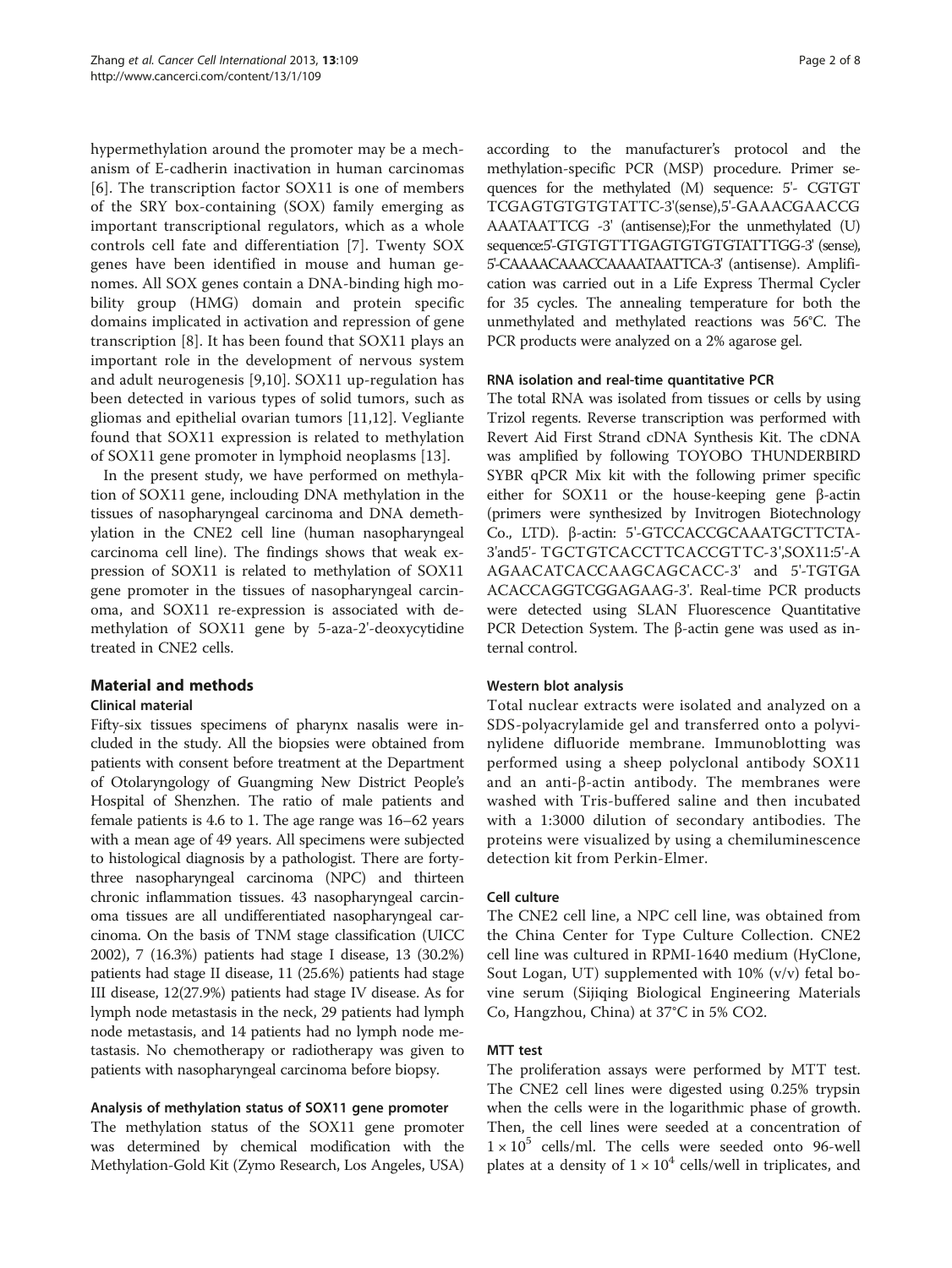treatment for 24 hours to allow the cells to attach. Then, the medium containing 5-aza-2'-deoxycytidine (5 aza-cdr, 0、0.5、1、5、10、20、40、80、160 μmol/L) was added in each well in 96-well plates. Meanwhile, zeroing wells were arranged in these plates. 50 μl of MTT solution (5 mg/mL) was added in each well after the cells have been cultured for 24 hours. The clear supernatant liquid was blotted and 200 μl of dimethyl sulphoxide (DMSO) was added into each well 2 hours later. The light absorption of solution at 570 nm was determined by using a microplate reader. The inhibition ratio of the drug to the cells was calculated with a formula  $IR = (1 - experimenta)$ group)/control group  $\times$  100%.).

#### Boyden chamber Matrigel invasion assay

The invasive capacity of control group (without 5-aza-cdr) and experimental group (with 80 μmol/l 5-aza-cdr) of CNE2 cells had been examined by using two compartments: Boyden chambers assay (Corning incorporated, New York, USA) and Matrigel basement membrane matrix (BD Biosciences, New Jersey, USA). All cells were analyzed for their viability, and an equal number of viable cells  $(10^5)$  was added to the upper chamber and allowed to invade through the Matrigel onto the filters for 24 hours. At the end of the incubation period, the filters were washed, fixed, and stained. The invading cells were then examined and counted in 10 randomly selected fields under a light microscope at  $\times$  400 Magnification. Then, ten random fields for each set of experiments were analyzed and the average number of cells invaded was calculated.

#### Statistical analysis

All statistical analysis was performed using the Statistical Package for Social Sciences (SPSS,version17.0). Chi-square test was used to assess the difference of SOX11 gene methylation between with lymph node metastasis and without lymph node metastasis in the neck and among each TNM stage in the nasopharyngeal carcinoma. The  $t$  test was used to assess the difference of invasion capacity of CNE2 cells before and after 5-aza-cdr treatment. A P value less than 0.05 was considered statistically significant.

#### Results

#### Methylation status of SOX11 gene in nasopharyngeal carcinoma and chronic inflammation tissues

SOX11 gene promoter methylation was found in 29 of 43 (67.4%) nasopharyngeal carcinoma tissues. None of 13 chronic inflammation tissues of pharynx nasalis showed SOX11 gene promoter methylation (Figure 1). Chi-square test showed that there was no significant difference in methylation rate of the SOX11 gene promoter among the samples from patients with nasopharyngeal carcinoma in different TNM stages. However, the methylation rate of the SOX11 gene promoter in the nasopharyngeal carcinoma tissues from patients with lymph node metastasis is significantly higher than nasopharyngeal carcinoma tissues from patients without lymph node metastasis (Table [1](#page-3-0)).

#### Expression of SOX11 mRNA in nasopharyngeal carcinoma and chronic inflammation tissues

No expression or very weak expression of SOX11 mRNA was detected in the nasopharyngeal carcinoma tissues with SOX11 gene promoter methylation. Strong expression of SOX11 mRNA was found in the nasopharyngeal carcinoma tissues with SOX11 gene promoter unmethylation and chronic inflammation tissues of pharynx nasalis (Figure [2](#page-3-0)).



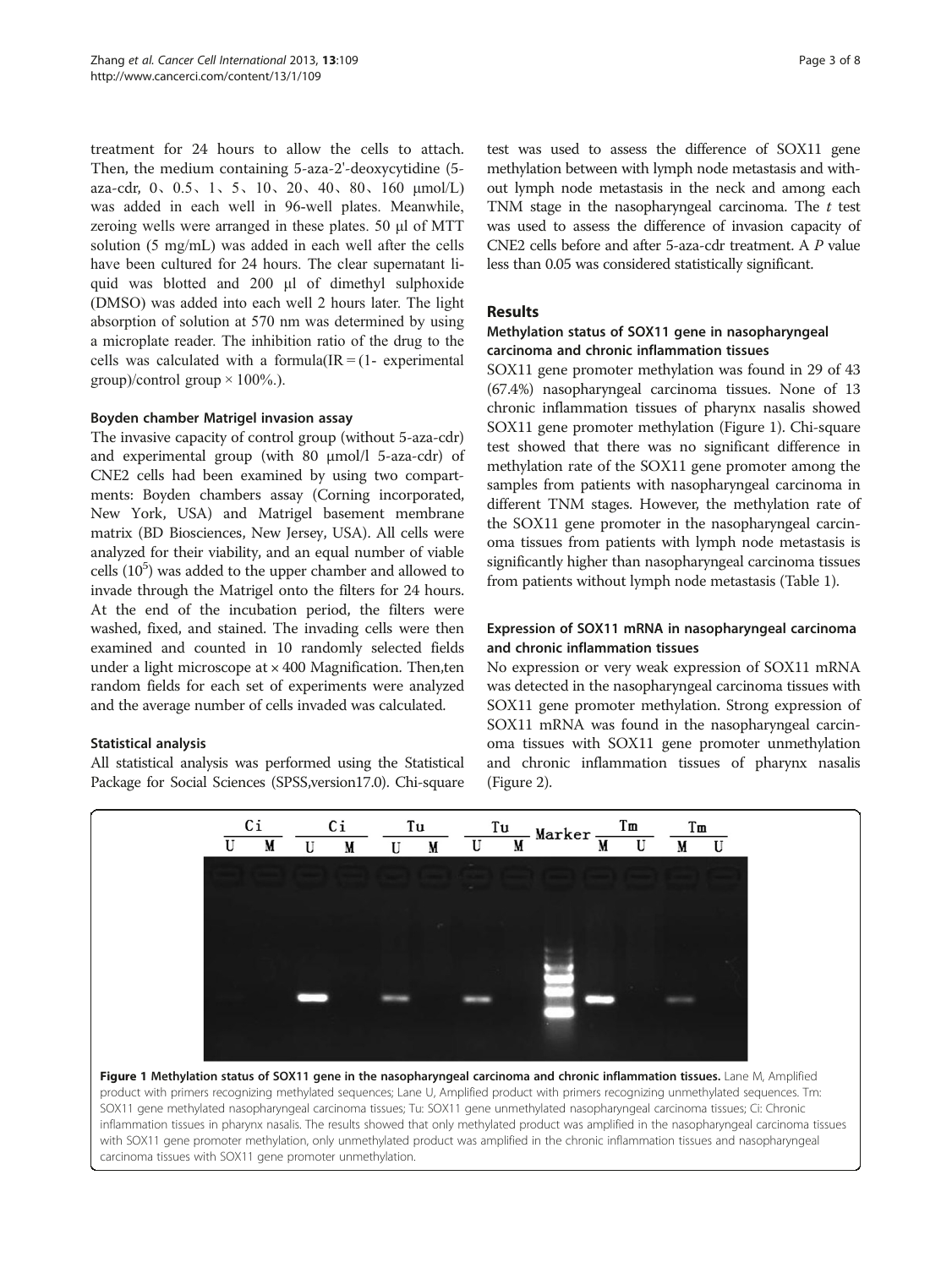<span id="page-3-0"></span>Table 1 Clinical characteristics in the total cohort and the SOX11 gene methylation positive subgroup

| <b>History</b>                      | N<br>total | N SOX11 gene methylation<br>positive |
|-------------------------------------|------------|--------------------------------------|
| Chronic inflammation tissues        | 13         | 0                                    |
| Nasopharyngeal carcinoma<br>stage * | 43         | 29                                   |
| I                                   | 7          | 5                                    |
| $\mathbb{I}$                        | 13         | 8                                    |
| $\mathbb{H}$                        | 11         | 8                                    |
| $\mathsf{N}$                        | 12         | 8                                    |
| Lymph node metastasis **            |            |                                      |
| Positive                            | 29         | 25                                   |
| Negative                            | 14         | 4                                    |

 $\overline{+ X^2}$  = 1.930, P = 0.587.

\*\*  $X^2 = 5.233$ ,  $P = 0.000$ .

## Expression of SOX11 protein in nasopharyngeal carcinoma and chronic inflammation tissues

Weak expression of SOX11 protein was detected in the nasopharyngeal carcinoma tissues with SOX11 gene promoter methylation. Strong expression of SOX11 protein was showed in the nasopharyngeal carcinoma tissues with SOX11 gene promoter unmethylation and chronic inflammation tissues of pharynx nasalis (Figure 3).

#### MTT test

The MTT test showed that the inhibition of cells growth is more and more obvious with the increase of drug concentration. When the drug concentration is 80 μmol/L, the inhibition rate of cells growth is almost 50% (Figure [4\)](#page-4-0).

## Effect of 5-aza-cdr on invasion capacity of CNE2 cells

The invasive capacity of control group (without 5-aza-cdr) and experimental group (treatment with 5-aza-cdr) CNE2 cells had been examined by using Boyden chamber Matrigel invasion assay. As expected, the invading cells number was significantly decreased in the CNE2 cells treated with



5-aza-cdr(=8.40  $\pm$  1.26) than the CNE2 cells without any treatment(=12.10  $\pm$  1.20, t = 6.718, p = 0.000). These studies show that invasive capacity of CNE2 cells treated with 5-aza-cdr was significantly decreased than CNE2 cells without any treatment (Figure [5](#page-4-0)).



nasalis. The electrophoretogram showed that weak expression of SOX11 protein was found in the nasopharyngeal carcinoma tissues with SOX11 gene promoter methylation, strong expression of SOX11 protein was found in the chronic inflammation tissues and nasopharyngeal carcinoma tissues with SOX11 gene promoter unmethylation.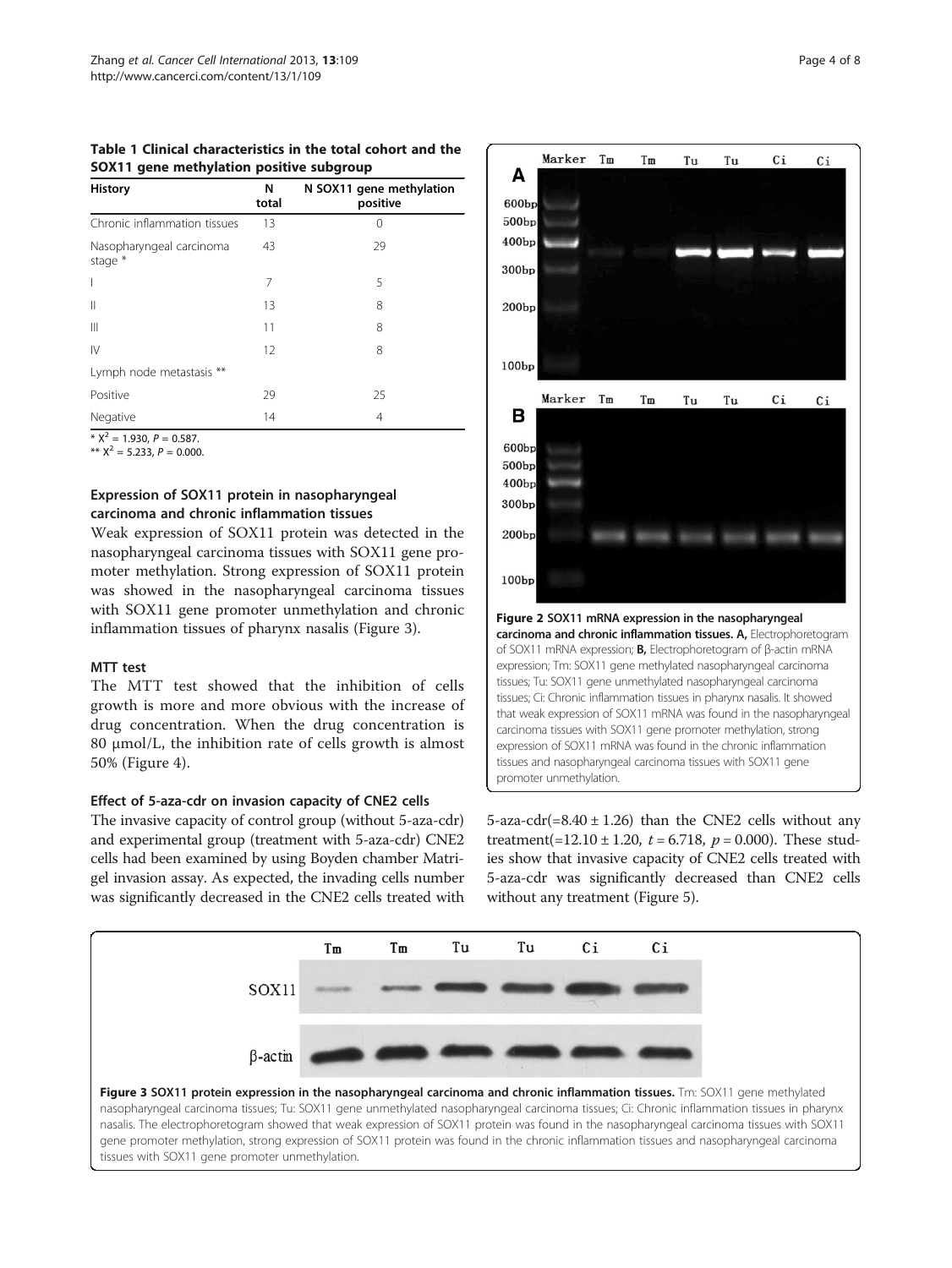<span id="page-4-0"></span>

## Effect of 5-aza-cdr on methylation of SOX11 gene in the CNE2 cells

In order to detect the effect of 5-aza-cdr on methylation of SOX11 gene in the CNE2 cells,  $10^5$  CNE2 cells were seeded onto 6-well plates in each well and incubated for 24 hours. Then, the medium containing 5-aza-cdr  $(80 \mu M)$ was added randomly to 3 wells. The other 3 wells were not added anything. All CNE2 cells in 6-well plates were digested using 0.25% trypsin after incubating 48 hours. The methylation status of SOX11 gene was detected by using methylation-specific PCR in the CNE2 cells. The results showed that SOX11 gene was demethylated after treating with 5-aza-cdr in the CNE2 cells (Figure [6](#page-5-0)).

### Effect of 5-aza-cdr on expression of SOX11 mRNA and protein in the CNE2 cells

In order to detect the effect of 5-aza-cdr on expression of SOX11 mRNA and protein in the CNE2 cells,  $10^5$ CNE2 cells were seeded onto 6-well plates in each well, and treated the cells using the same methods above.

CNE2 cells in 6-well plates were digested with 0.25% trypsin after incubating 48 hours. RT-PCR and Western Blot results showed that re-expression of SOX11 mRNA and protein was found after treating with 5-aza-cdr in CNE2 cells (Figures [7](#page-5-0) and [8](#page-5-0)).

### **Discussion**

The transcription factor SOX11 plays an important role in embryonic development of the central nervous system and in developing neuron growth and survival as well as recovery of adult neurons following injury tissue [\[9,10,14](#page-7-0)]. Several studies have recently demonstrated that SOX11 is up-regulated in various solid tumors, such as lymphoid neoplasms [[15](#page-7-0)], gliomas and epithelial ovarian tumors [[11,12](#page-7-0)]. Brennan [[12](#page-7-0)] revealed that a strong nuclear expression of SOX11 in epithelial ovarian cancer, which correlated with a prolonged recurrence-free survival. So, he suggested that SOX11 plays a functional role in regulation of tumor growth. Hide detected that over-expression of SOX11 prevents tumorigenesis of human glioma initiating



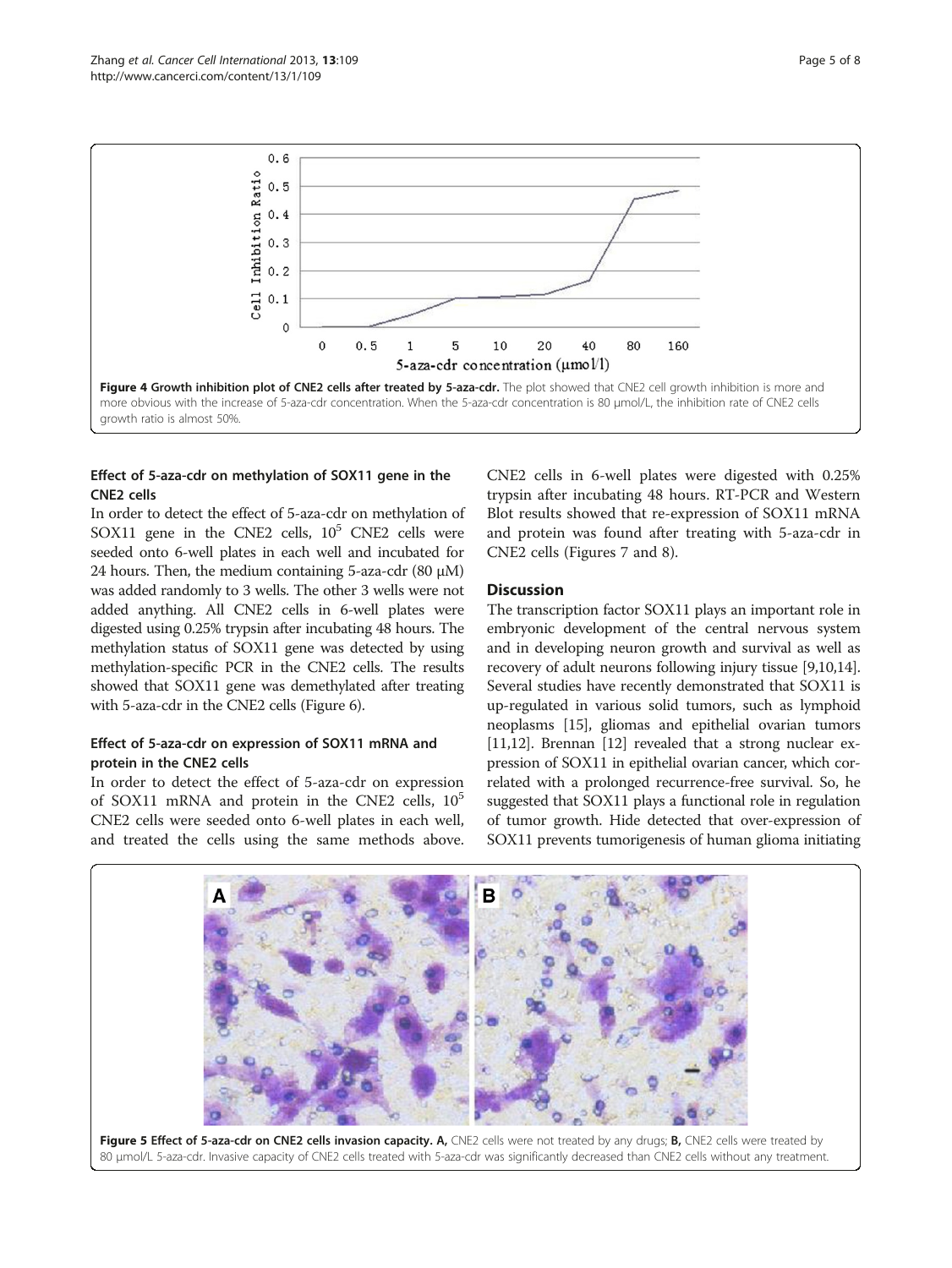<span id="page-5-0"></span>



cells [\[16\]](#page-7-0). Gustavsson found that SOX11 expression can be epigenetically silenced through DNA methylation in a subset of B cell malignancies [\[17\]](#page-7-0). In this study, the expression and methylation status of SOX11 gene was detected in nasopharyngeal carcinoma and chronic inflammation tissues of pharynx nasalis. We found that weak expression of SOX11 correlate with methylation of SOX11 gene in nasopharyngeal carcinoma tissues.

Epigenetic mechanism of gene included DNA methylation, histone modifications and RNA interference. DNA methylation is the main epigenetic event in humans, and changes in the DNA methylation pattern play an important role in tumorigenesis [[18\]](#page-7-0). In recent years, the study of tumor suppressor gene promoter methylation has become an important content in occurrence and development of cancer. Many studies have demonstrated that

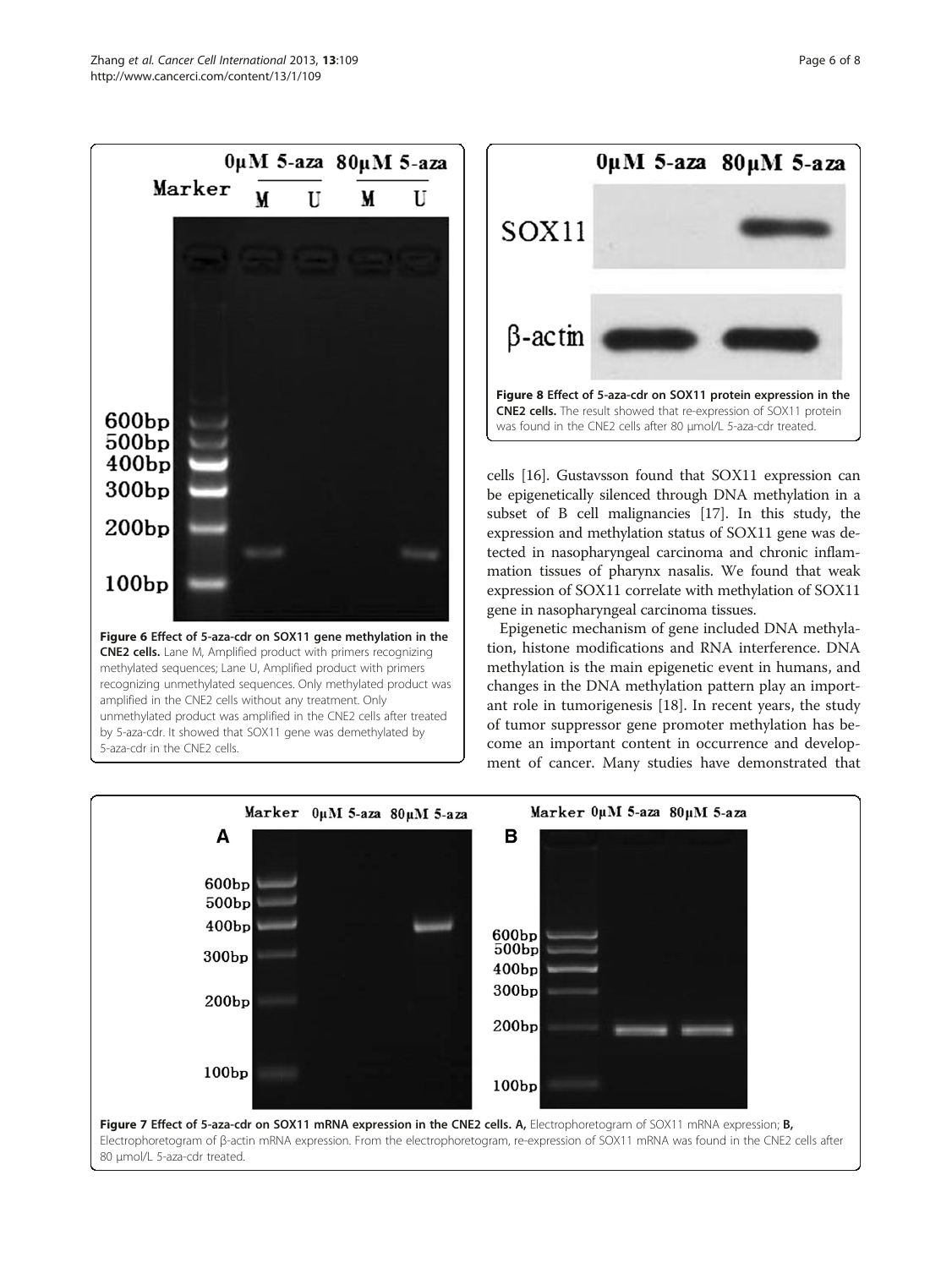<span id="page-6-0"></span>multiple cancer-related genes promoters are frequently methylated in a variety of human cancers [\[19-21\]](#page-7-0). DNA methylation is a reversible biochemical modification [[22](#page-7-0)]. The transcriptional inactivation of tumor suppressor gene caused by CpG island methylation can be reversed with DNA methyltransferase inhibitor (5 - aza-2'-deoxycytidine). The reversal (CpG island demethylation) can restore the expression of tumor suppressor gene, and then inhibit cell proliferation and tumor growth [\[23\]](#page-7-0). Therefore, restoring the expression of tumor suppressor genes by using DNA methyltransferase inhibitors has become one of the new means of cancer gene therapy. The previous study demonstrated that loss of DAPK expression is associated with aberrant promoter region methylation in nasopharngeal cancer cell line(CNE2) and laryngeal cancer cell line(Hep-2), 5 - aza-2'-deoxycytidine may reactivate DAPK genes silenced by promoter region hypermethylation and can slow the growth of Hep-2 cells and CNE2 cells in vitro and in vivo [\[24,25](#page-7-0)]. In the study, the changes of growth and invasion of cells have been detected after being treated with 5 - aza-2'-deoxycytidine in CNE2 cells. The data showed that the inhibition of CNE2 cell growth increased with the increase of drug concentration, invasive capacity of CNE2 cells was significantly decreased, reexpression of mRNA and protein of SOX11 was detected, and SOX11 gene was demethylated after treating with 5 aza-cdr in the CNE2 cells. These results showed that reexpression of SOX11 mRNA and protein may be one of the factors which decrease the growth and invasion capacity of CNE2 cells. Because 5 - aza-2'-deoxycytidine is a DNA methyltransferase inhibitor. It can be reversed the methylated gene in the course of DNA copy.

Nasopharyngeal carcinoma is a common tumor in head and neck. The rradiotherapy is main treatment of nasopharyngeal carcinoma. In recent years, although the technique and equipment of radiotherapy progressive updating, but the therapeutic effect of nasopharyngeal carcinoma is not greatly improved. It is because pathogenesis of nasopharyngeal carcinoma is not very clear. Many studies have explored the pathogenesis and therapeutic effect of nasopharyngeal carcinoma. Most of these studies are genetics and epigenetics. The study of tumor suppressor gene promoter methylation is paid increasing attention. In previous study, we treated CNE2 cells using 5 - aza-2' deoxycytidine, its proliferation and growth were significantly inhibited, and re-expression of DAPK gene silenced through DNA methylation was found in CNE2 cells [\[24](#page-7-0)]. In the present study, after CNE2 cells were treated with 5 - aza-2'-deoxycytidine, SOX11 gene was demethylated and re-expressed, the growth and invasion of CNE2 cells were inhibited. The growth and invasion inhibition of CNE2 cells is probably associated with re-expression of various tumor suppressor genes. The SOX11 gene is one of those tumor suppressor genes. Therefore, SOX11 gene methylation may play a role in growth and invasion of nasopharyngeal carcinoma cells.

#### Conclusions

In conclusion, the data provides a comprehensive characterization of the epigenetic mechanisms about SOX11 deregulation in nasopharyngeal carcinoma. No or weak expression of SOX11 gene was detected in some nasopharyngeal carcinoma tissues with DNA methylation. Strong expression of SOX11 gene was found in chronic inflammation tissues of pharynx nasalis and some nasopharyngeal carcinoma tissues with DNA unmethylation. After CNE2 cells were treated with 5 - aza-2'-deoxycytidine, SOX11 gene expression was recovered,and growth and invasion of CNE2 cells were inhibited. It showed that SOX11 expression may be one of the factors that decrease the growth and invasion capacity of CNE2 cells. In a word, additional studies are required to elucidate which is the functional role of the illegitimate SOX11 expression in nasopharyngeal carcinoma.

#### Abbreviation

SOX: SRY box-containing; NPC: Nasopharyngeal carcinoma; MSP: Methylation-specific PCR; 5-aza-cdr: 5-aza-2'-deoxycytidine.

#### Competing interests

The authors declare that they have no competing interest.

#### Authors' contributions

The work presented here was carried out in collaboration between all authors. SZ and SL defined the research theme, designed methods and experiments; J-LG carried out the laboratory experiments, analyzed the data, interpreted the results and wrote the paper. All authors read and approved the final manuscript.

#### Acknowledgement

This project was supported by Guangdong Province medical research Project (series number: A2012606).

#### Author details

<sup>1</sup>Department of Otolaryngology, Guang Ming New District People's Hospital of Shenzhen, Song Bai Road 339#, Shenzhen, Guang Dong TX 518106, PR China. <sup>2</sup> Department of Otolaryngology, Nanshan People's Hospital of Shenzhen, Tao Yuan Road 89#, Shenzhen, Guang Dong TX 518052, PR China.

#### Received: 30 May 2013 Accepted: 1 November 2013 Published: 5 November 2013

#### References

- 1. Razin A, Riggs AD: DNA methylation and gene function. Science 1980, 210:604–610.
- 2. Bird AP: CpG-rich islands and the function of DNA Bird methylation. Nature 1986, 321:209–213.
- 3. Esteller M, Silva JM, Dominguez G: Promoter hypermethylation and BRCA1 inactivation in sporadic breast and ovarian tumors. J Natl Cancer Inst 2000, 92:564–569.
- 4. Hiltunen MO, Alhonen L, Koistinaho J: Hypermethylation of the APC (adenomatous polyposis coli) gene promoter region in human colorectal carcinoma. Int J Cancer 1997, 70:644–648.
- 5. Herman JG, Umar A, Polyak K: Incidence and functional consequences of hMLH1 promoter hypermethylation in colorectal carcinoma. Proc Natl Acad Sci USA 1998, 95:6870–6875.
- 6. Yoshiura K, Kanai Y, Ochiai A: Silencing of the E-cadherin invasion-suppressor gene by CpG methylation in human carcinomas. Proc Natl Acad Sci USA 1995, 92:7416–7419.